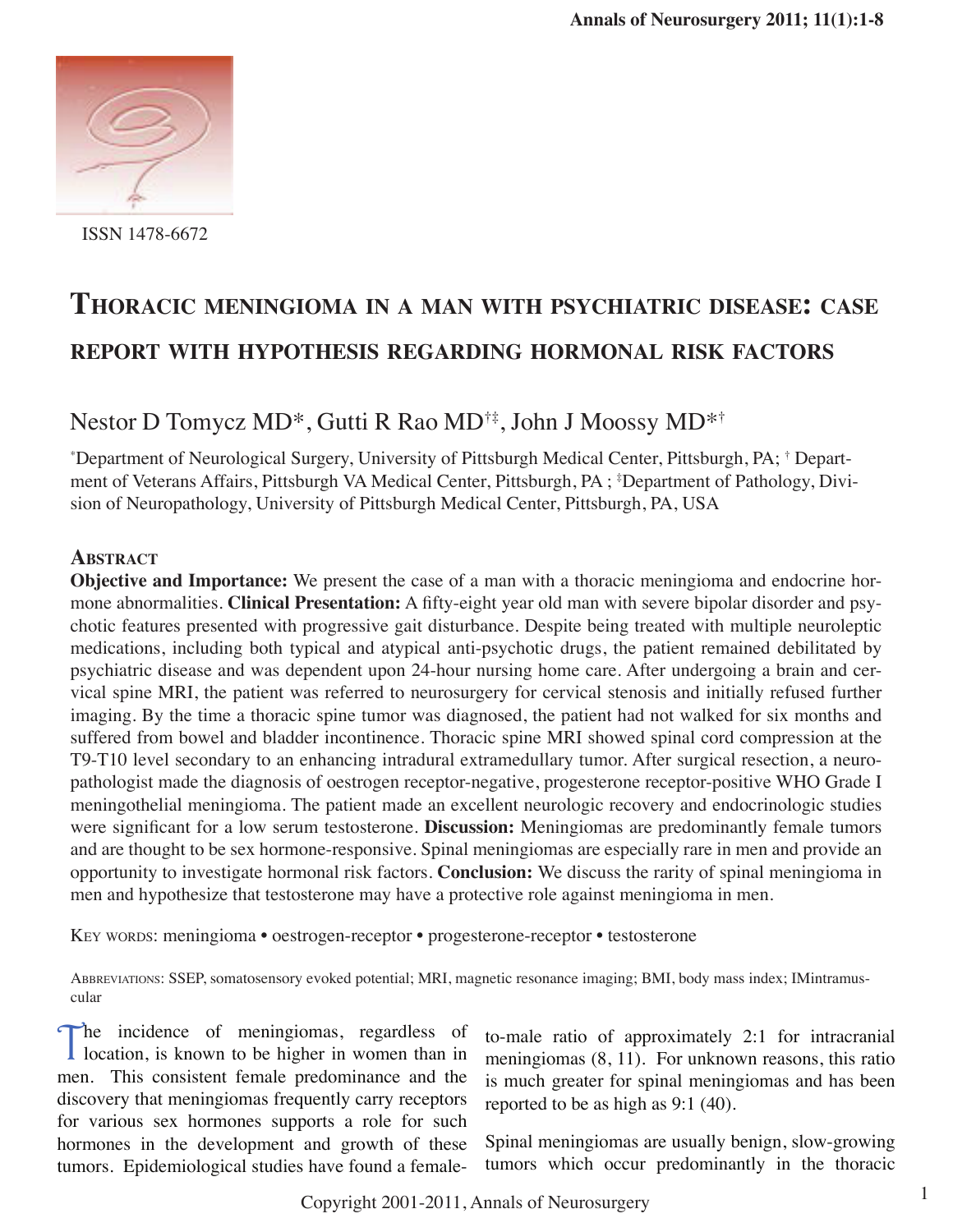spine of women. Surgical resection remains the primary therapy and can result in excellent outcomes even though there is commonly a long history of clinical symptoms before a diagnosis is made (43). These tumors are typically located in the intradural extramedullary space and present with pain, weakness, sensory loss, and bowel/bladder dysfunction (19). Pathological reports from large series of resected spinal meningiomas suggest that the main histologic subtypes are meningothelial and psammomatous (26, 45).

Besides the marked female predominance, a link between sex hormones and meningiomas has been supported by reports of meningioma growth during pregnancy and the luteal phase of the menstrual cycle (3, 17, 38), a positive association between the use of hormone replacement therapy and meningioma incidence (24), a reduced risk of meningiomas in women who have undergone natural or surgical menopause (41), and an increased risk of meningiomas in women with breast carcinoma (27, 28, 34). Most meningiomas (61-95%) have been found to carry progesterone receptors  $(\text{PR}) (9, 23, 44)$ , about 50% possess androgen receptors [AR] (6), and a minority of meningiomas (<10%) express oestrogen receptors [ER] (12, 42). The function of these sex hormone receptors in meningiomas remains largely unknown, however there is data, especially from studies on the response of meningiomas to antiprogestins, which supports a role for the PR in promoting meningioma growth (14, 20, 21, 29, 32).

There is little known about sex hormone levels in men diagnosed with meningioma. One retrospective study found that men with intracranial meningiomas had a higher rate of obesity; since adipocytes convert testosterone to estradiol, this data indirectly incriminates sex hormones as influencing meningioma development in males (1). Given the overwhelming preponderance of spinal meningiomas in females, we feel that the rare occurrence of these tumors in males provides a good opportunity to investigate hormonal risk factors. A case of a 58 year-old man with refractory psychiatric disease and a thoracic meningioma is presented. We hypothesize that his exposure to several neuroleptics may have altered his sex hormone levels, which in turn predisposed him to a spinal meningioma.

## **Clinical Presentation**

The patient was a fifty-eight-year-old army veteran who presented with four months of progressive gait disturbance. Due to severe psychiatric disease, the patient had been for the past decade dependent upon care in either group homes or more recently nursing homes with 24-hour support. His caretakers suspected that his gait problems were attributable to psychiatric medications and he was initially referred to a neurologist.

The patient was closely followed by psychiatry and carried a diagnosis of bipolar disorder with psychotic features and schizotypal personality disorder. In the last several years, he had been admitted to the VA hospital numerous times, frequently via police code #302, for manic episodes. He never exhibited homocidality or suicidality. The patient's most recent psychotropic regimen was olanzapine plus doxepin. However, in the previous two years, he had been treated with courses of haloperidol decanoate IM injections, valproic acid, benztropine, lorazepam, clonazepam, risperidone, and perphenazine. His most recent Axis V (Global Assessment of Functioning) score was 42, indicating severe impairment in memory, motor skills, and executive function. Other past medical history included hypertension, hypercholesterolemia, right eye blindness secondary to retinal detachment, and mild obesity (BMI =  $30.1$ ). His other medications were hydrochlorothiazide, metoprolol, and simvastatin.

The neurologist noted mild weakness (4+/5 power) in bilateral dorsiflexion as well as lower extremity hyperreflexia and clonus. A brain and cervical spine MRI was ordered. Brain MRI revealed mild volume loss and cervical MRI showed multilevel degenerative changes with moderate central stenosis (Figure 1a). The patient was subsequently referred to neurosurgery for presumed cervical spondylitic myelopathy. Upon neurosurgical evaluation, the concern arose that the patient's exam was not explained by his cervical pathology. A lumbar and thoracic MRI were ordered but the patient refused multiple requests to obtain these studies.

Approximately one year after the onset of symptoms, the patient returned to the neurosurgical clinic in a wheelchair. Neurological examination showed near plegia in the lower extremities with 0/5 power in bilateral ilopsoas, hamstrings, and quadriceps muscles and only flicker 1/5 power in bilateral dorsiflexors and plantarflexors. The patient had also developed bowel and bladder incontinence. Upper extremity strength and reflexes remained within normal limits. He agreed to further neuroimaging. MRI of the lumbar spine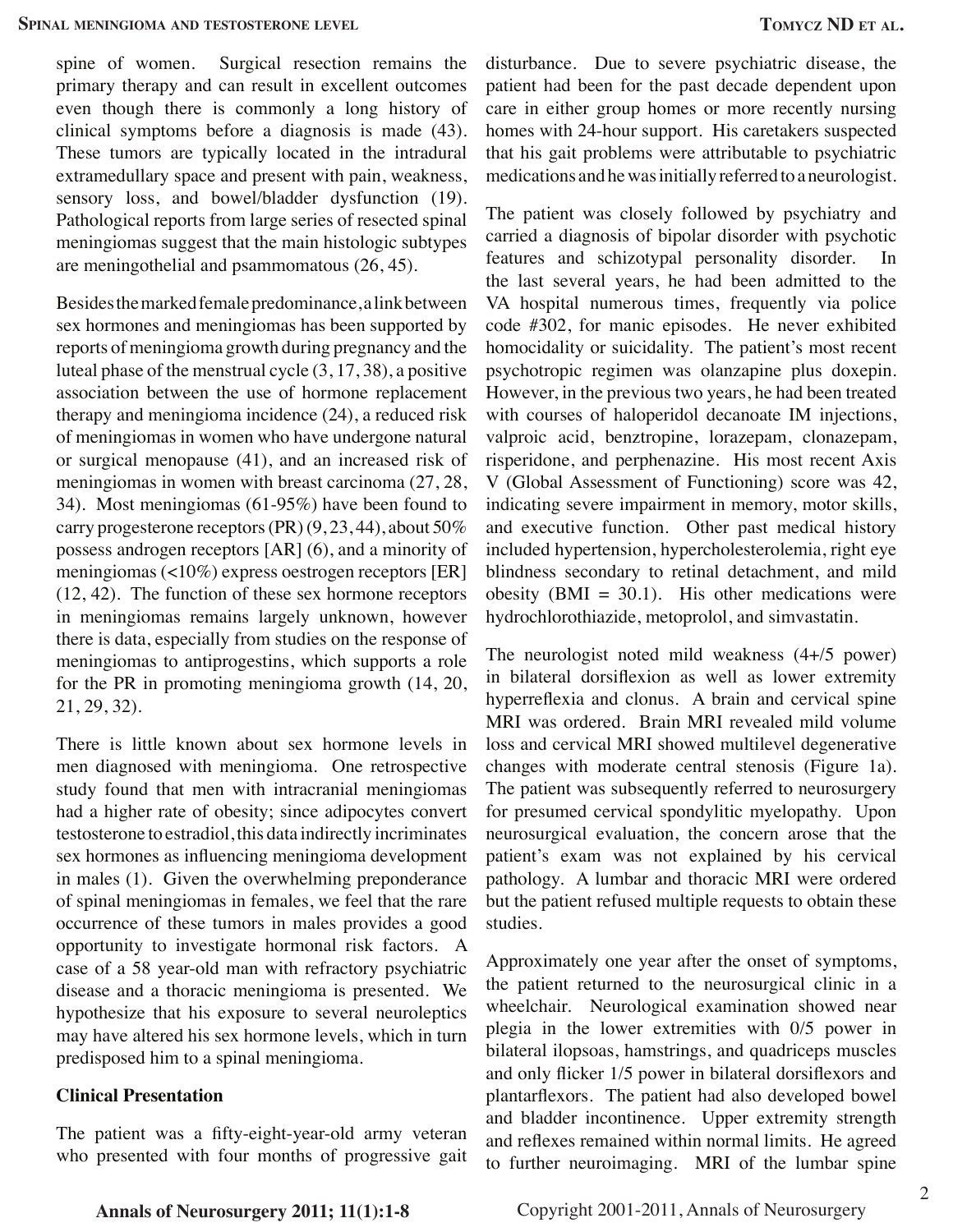



*Figure 1. Sagittal MRI of the cervical spine (a) showing moderate stenosis and sagittal (b) and axial (c) MRI of the thoracic spine with contrast showing a left eccentric peripherally-enhancing intradural mass causing spinal cord compression.*

showed mild degenerative changes whereas MRI of the thoracic spine (Figure 1b and 1c) demonstrated a left eccentric, enhancing intradural extramedullary mass (15 x 11 x 11mm) at the T9-T10 level causing spinal cord compression. The patient and caretakers were made aware of the diagnosis and he consented to surgical resection. He was admitted for anesthesia preoperative clearance and was taken to the operating room the next morning. The patient was placed on intravenous corticosteroids and a Foley catheter was placed for neurogenic bladder.

*Operative Course.* Using continuous somatosensory evoked potential (SSEP) monitoring, a T9-10 laminectomy was performed. The bony decompression was slightly weighted to the left to account for the eccentricity of the tumor. Once the dura was opened, a light brownish, encapsulated mass causing deformation of the underlying spinal cord was clearly visible. The mass had a broad attachment to the posterolateral dura. Under the operating microscope, arachnoid bands were carefully coagulated and sharply cut to detether the mass. Care was taken to not disturb the capsule and the mass was removed en bloc. The region of dural attachment was coagulated with the bipolar. The dura was closed primarily with a 4-0 Nurolon suture followed by DuraSeal onlay (Confluent Surgical, Waltham, MA).

*Postoperative Course.* On postoperative day one, the patient's motor exam had already improved to 2/5 power throughout the lower extremities bilaterally. He was discharged to a spinal cord rehabilitation and subsequently returned to his nursing home. At his 3 month follow-up, he had regained full power in his lower extremities but still reported intermittent urinary incontinence. At his 10 month follow-up, the patient has no more bowel or bladder incontinence. He is walking 2 miles daily without assistive device.

*Pathology and Hormonal Studies.* Histologic analysis by a neuropathologist (G.R.R.) revealed monomorphic large cells with abundant cytoplasm forming whorls; a lobular architecture with intervening fibrovascular septa was evident along with a thick collagenous capsule (Fig. 2a). The diagnosis of WHO grade I meningothelial meningioma was made. Immunohistochemical staining was positive for progesterone receptor [PR] (Figure 2b) and negative for oestrogen receptor [ER] (Figure 2c).

Due to a suspicion that psychiatric polypharmacy may have altered this patient's sex hormone levels,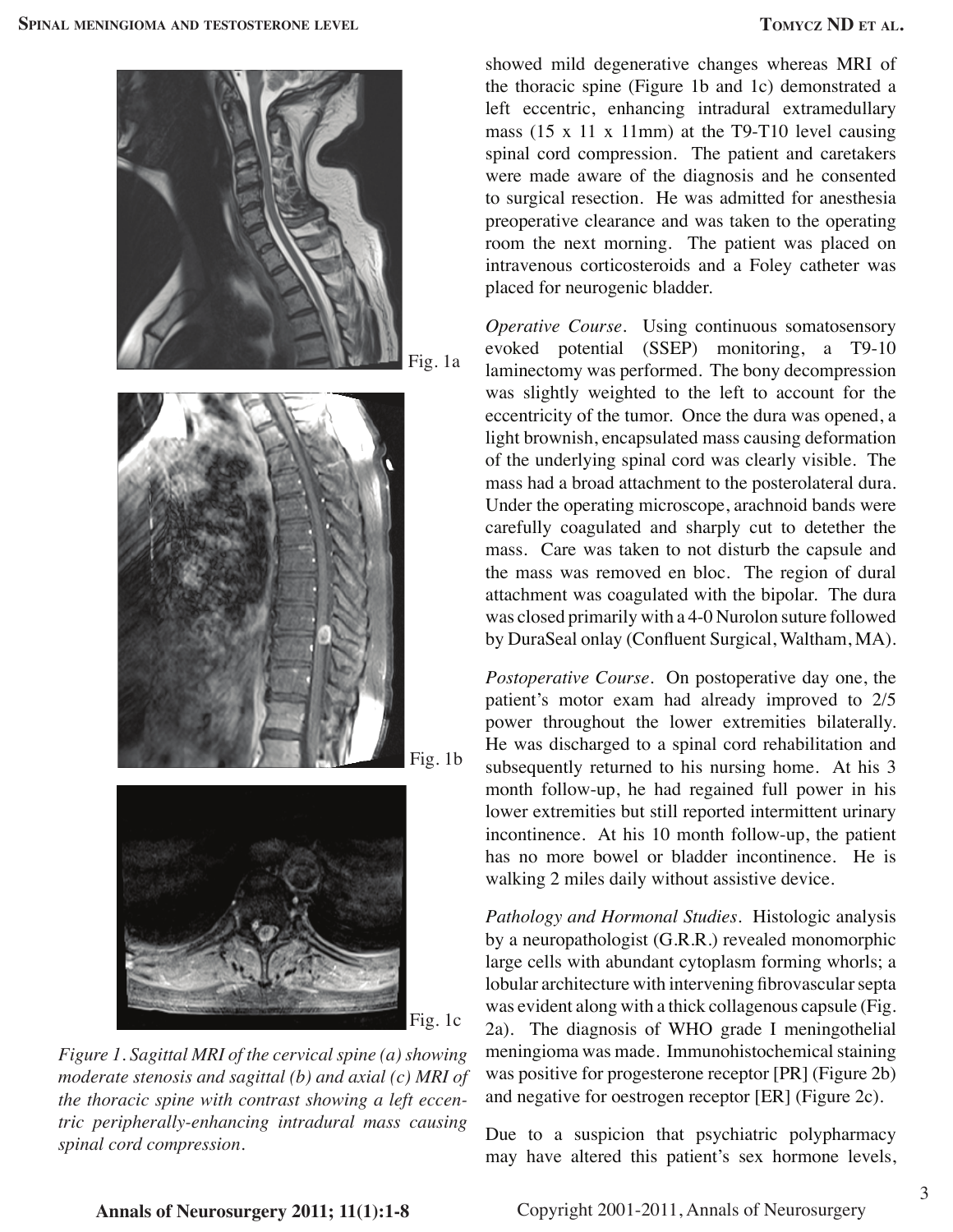we ordered an endocrine battery with his informed consent. The results revealed a low total testosterone level (Table 1).







*Figure 2. Histological analysis revealed characteristics consistent with a meningothelial meningioma on H & E stain (a). Immunohistochemical stains were positive for progesterone receptor (b) and negative for estrogen receptor (c).*

| <b>Test</b>         | Values | Normal range         |
|---------------------|--------|----------------------|
| testosterone, total | 139.0  | 241-827 ng/dl        |
| testosterone, free  | 6.32   | $5 - 21$<br>ng/dl    |
| estradiol           | 28.0   | $0-54$ pg/ml         |
| estrone             | 82.0   | $12-72$ pg/ml        |
| progesterone        | 0.7    | $0.2 - 1.4$ ng/ml    |
| <b>TSH</b>          | 0.33   | $0.34 - 5.60$ uIU/ml |
| free T <sub>4</sub> | 1.31   | $0.58 - 1.64$ ng/dl  |
| <b>FSH</b>          | 5.26   | 1.27-19.3 uIU/ml     |
| <b>LH</b>           | 0.31   | $1.82 - 8.62$ mIU/ml |
| prolactin           | 4.36   | $2.64 - 13.1$ ng/ml  |

| Table 1. Endocrinological Test Battery |  |
|----------------------------------------|--|
|----------------------------------------|--|

#### **Discussion**

Spinal meningiomas are rare tumors and complete surgical resection often carries a favorable prognosis. Both epidemiological and immunohistochemical data support that meningiomas are influenced by sex hormones. The successful application of endocrine therapies to other hormone-responsive tumors such as breast and prostate carcinoma provides the impetus for continued investigation of hormonal factors behind meningioma growth and development. Although surgery remains the first-line treatment strategy, hormonal therapy for meningiomas may be particularly beneficial in cases of recurrent or unresectable tumors.

There is considerable evidence that progesterone receptors [PR] in meningioma cells are functional and influence the biological behavior of theses tumors (13, 18, 31). Like other steroid hormone receptors, PRs are intracellular proteins which, after binding their respective steroid agonist, travel to the nucleus of the cell to alter gene expression (39). The end products of PR-regulated gene expression have begun to be elucidated, and there is evidence that genes in the collagen and extracellular matrix pathways, which may be involved in tumor growth, are influenced (14). Although most meningioma receptor studies have been based on intracranial tumors, spinal meningiomas appear to have a similar prevalence of PR positivity (36).

Most hormonal studies on meningioma have focused upon the female sex hormones oestrogen and progesterone. However, the abundant and frequent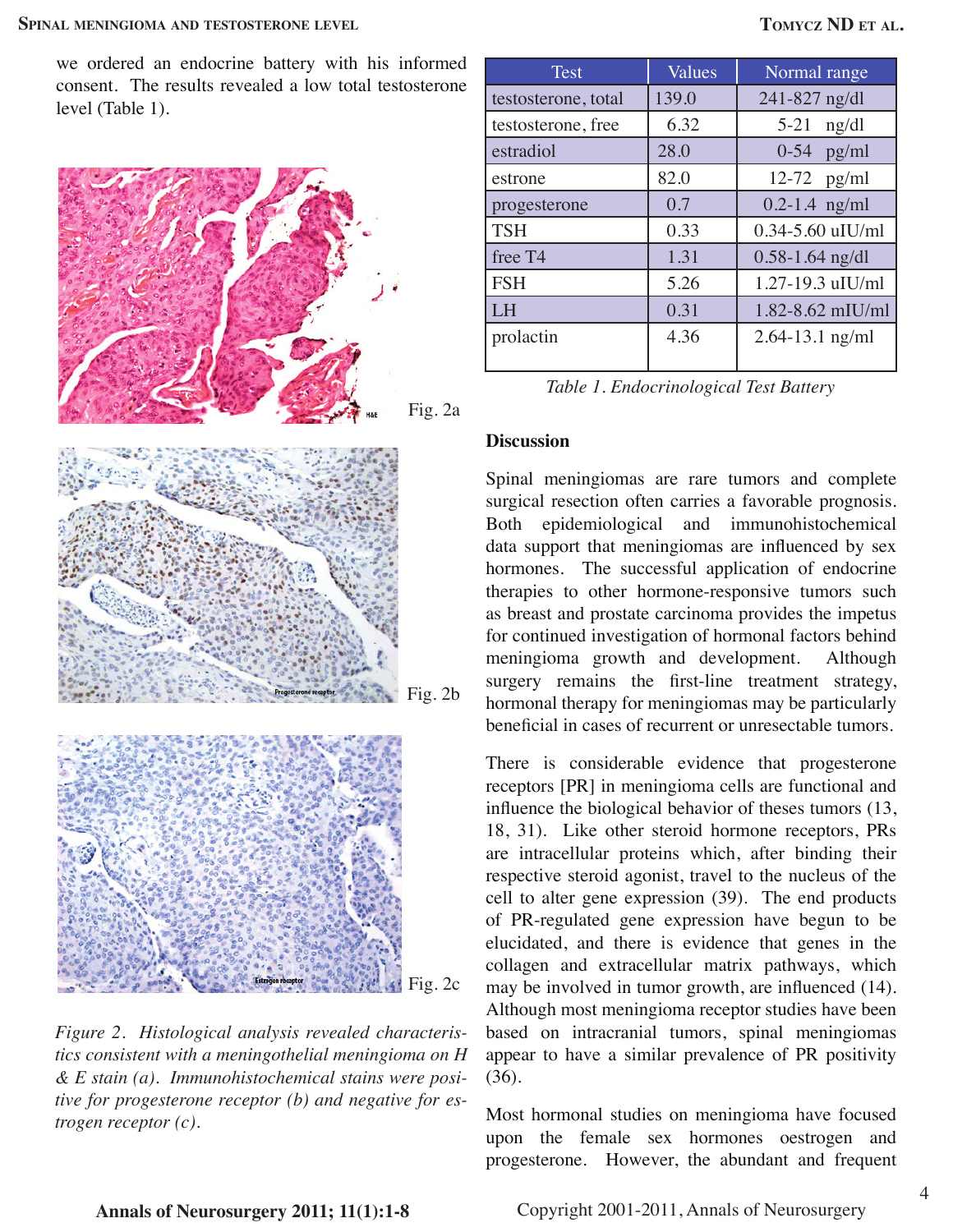expression of PR and relative absence of ER on meningiomas demonstrates that meningiomas differ from other sex hormone-responsive tissues in an important way. Whereas PR expression in breast and uterine tissue is regulated by estrogens acting via the ER, PR expression in meningiomas appears to be ERindependent (5). Estrogens therefore do not appear to explain the female proclivity of this tumor, and it is not clear if the scarce ERs found on some meningiomas are even functional (10). Meningioma PR levels in females have also been shown to be significantly higher than meningioma PR levels in males, suggesting that males may possess something which reduces PR synthesis (7, 37). Thus, there is room for hypotheses regarding regulation of PR expression in meningiomas.

One obvious candidate for a hormone that regulates meningioma PR expression is testosterone, whose androgen receptor (AR) is most closely related in structure to the PR (2). Testosterone and other androgens have been shown to bind PR and act as competitive antagonists of progesterone (35). Androgens have been shown to inhibit the growth of certain breast cancer cell lines, and the fact that this inhibitory effect cannot be completely reversed with AR antagonists suggests the antiproliferative tumor effects of androgens must be partially AR-independent (4, 16, 33, 46). High levels of testosterone and other androgens have been associated with decreased PR content in breast tissue and downregulation of PR in breast tissue by testosterone has been implicated in the antiproliferative effect of androgens on breast carcinoma (22). We hypothesize that testosterone may reduce PR expression in meningiomas and therefore may provide men, which have markedly higher testosterone levels than women throughout life, with some protection against meningioma development and growth.

The low total testosterone and low-normal free testosterone level in this man may have been engendered in part by his use of multiple antipsychotic medications. Many neuroleptic drugs can reduce serum testosterone levels, and both typical and atypical antipsychotics are notorious for decreasing testosterone levels via prolactin-dependent and prolactin-independent ways (15, 25, 30). His hypogonadism may also have resulted in part from the well-described metabolic syndrome, which was insinuated by his mild obesity and hypercholesterolemia (47).

### **Conclusion**

The hormonal physiology behind meningiomas is slowly being uncovered. This case of a male patient with psychiatric polypharmacy, hypogonadism, and a spinal meningioma provided a unique opportunity to speculate on the hormonal risk factors underlying meningioma. We hypothesize that testosterone, via downregulation of progesterone receptors, may afford men with some protection against this tumor. Since adipose tissue enzymatically aromatizes androgens to estrogens, previous observations that meningiomas develop in obese men are consistent with this theory. Finding support for this hypothesis will require further research on progesterone receptor regulation in meningiomas and epidemiological studies which include hormone levels in addition to immunohistochemical testing of tumor tissue.

### **References**

- 1. Aghi MK, Eskandar EN, Carter BS, Curry WT Jr, Barker FG 2<sup>nd</sup>: Increased prevalence of obesity and obesity-related postoperative complications in male meningioma patients. **Clin Neurosurg 54**:236-240, 2007.
- 2. Bardin CW, Brown T, Isomaa VV, Janne OA: Progestins can mimic, inhibit, and potentiate the action of androgens. **Pharmacol Ther 23**:443- 459, 1983.
- 3. Bickerstaff ER, Small JM, Guest IA: The relapsing course of certain meningiomas in relation to pregnancy and menstruation. **J Neurol Neurosurg Psychiatry 21**:89-91, 1958.
- 4. Birrell SN, Bentel JM, Hickey TE, Ricciardelli C, Weger MA, Horsfall DJ, et al: Androgens indice divergent proliferative responses in human breast cancer cell lines. **J Steroid Biochem Mol Biol 52**:459-467, 1995.
- 5. Blankenstein MA, Koehorst GA, van der Kallen CJH, Jacobs HM, van Spriel AB, Donker GH, van't Verlaat JW, Blaauw G, Thijssen HH: Oestrogen receptor independent expression of progestin receptors in human meningioma – a review. **J Steroid Biochem Mol Biol 53**:361- 365, 1995.
- 6. Blankenstein MA, van der Meulen-Dijk C,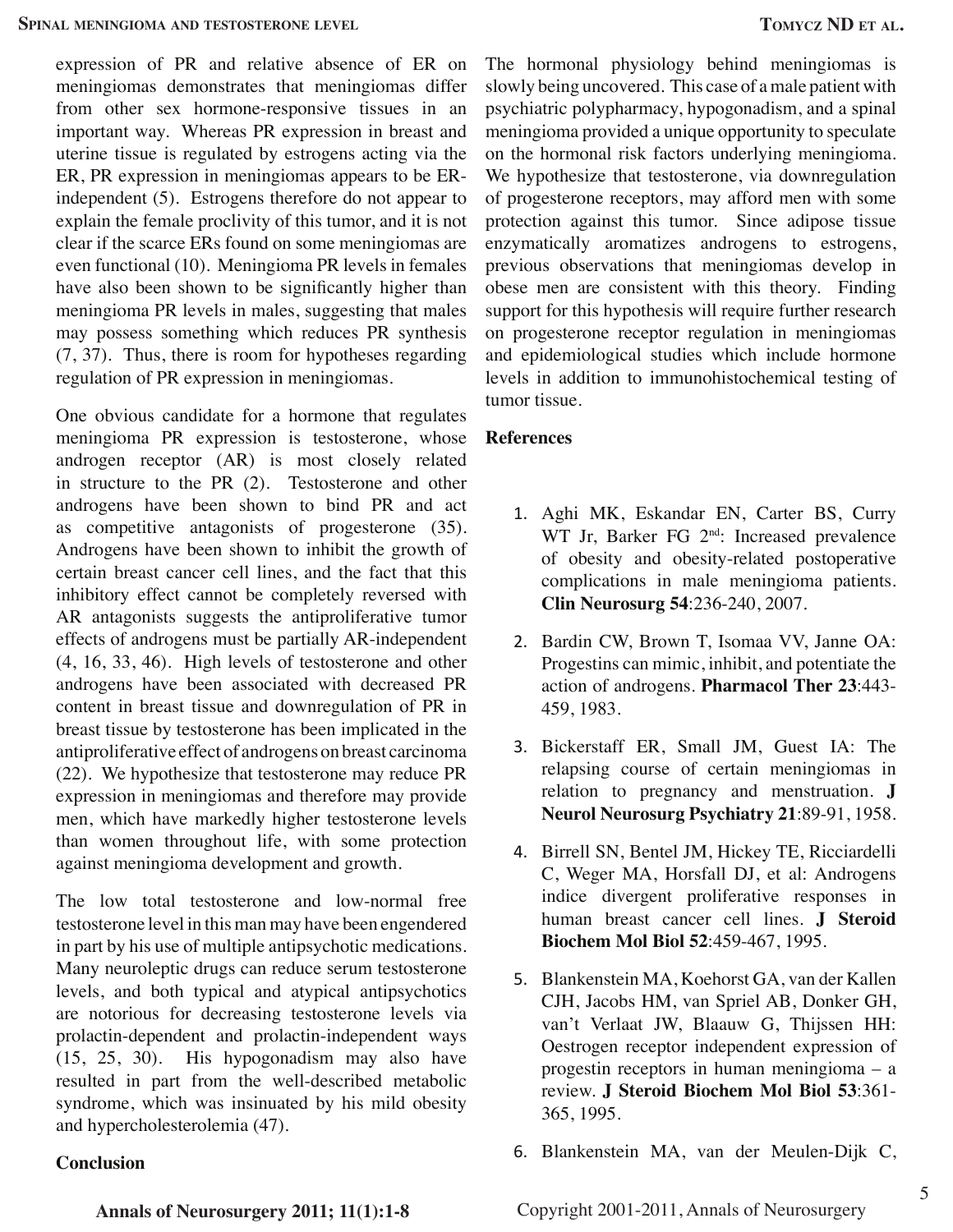Thijssen JH: Assay of oestogen and progestin receptors in human meningioma cytosols using immunological methods. **Clin Chim Acta 165**:189-195, 1987.

- 7. Blankenstein M, Verheijen FM, Jacobs JM, Donker TH, van Duijnhoven MWF, Thijssen JHH: Occurrence, regulation, and significance of progesterone receptors in human meningioma. **Steroids 65**:795-800, 2000.
- 8. Bondy M, Ligon BL: Epidemiology and etiology of intracranial meningiomas: a review. **J Neurooncol 29**:197-205, 1996.
- 9. Brandis A, Mirzai S, Tatagiba M, Walter GF, Samii M, Ostertag H: Immunohistochemical detection of female sex hormone receptors in meningiomas: correlation with clinical and histological features. **Neurosurgery 33**:212- 217, 1993.
- 10. Cahill DW, Bashirelahi N, Solomon LW, Dalton T, Salcman M, Ducker TB: Estrogen and progesterone receptors in meningiomas. **J Neurosurg 60**:985-993, 1984.
- 11. Carroll RS, Brown M, Zhang J, DiRenzo J, Font De Mara J, Black PM: Expression of a subset of steroid receptor cofactors is associated with progesterone receptor expression in meningiomas. **Clin Can Res 6**:3570-3575, 2000.
- 12. Carroll RS, Zhang J, Black PM: Expression of estrogen receptors alpha and beta in human meningiomas. **J Neurooncol 42**:109-116, 1999.
- 13. Claus EB, Bondy ML, Schildkraut JM, Wiemels JL, Wrensch M, Black PM: Epidemiology of intracranial meningioma. **Neurosurgery 57**:1088-1095, 2005.
- 14. Claus EB, Park PJ, Carroll R, Chan J, Black PM: Specific genes expressed in association with progesterone receptors in meningioma. **Cancer Res 68**:314-322, 2008.
- 15. Compton MT, Miller AH: Antipsychoticinduced hyperprolactinemia and sexual dysfunction. **Psychopharmacol Bull 36**:143- 164, 2002.
- 16. Cops EJ, Bianco-Miotto T, Moore NL, Clarke CL, Birrell SN, Butler LM, Tilley WD: Antiproliferative actions of the synthetic androgen, mibolerone, in breast cancer cells are mediated by both androgen and progesterone receptors. **J Steroid Biochem Mol Biol 110**:236-243, 2008.
- 17. Ebner FH, Bornemann A, Wilhelm H, Ernemann U, Honegger J: Tuberculum sellae meningioma symptomatic during pregnancy: pathophysiological considerations. **Acta Neurochir (Wien) 150**:189-193, 2008.
- 18. Gabos S, Berkel J: Meta-analysis of progestin and estrogen receptors in human meningiomas. **Neuroepidemiology 11**:255-260, 1992.
- 19. Gottfried ON, Gluf W, Quinones-Hinojosa A, Kan P, Schmidt MH: Spinal meningiomas: surgical management and outcome. **Neurosurg Focus 14**:E2, 2003.
- 20. Grunberg SM, Weiss MH, Spitz IM, Ahmadi J, Sadun A, Russell CA, Lucci L, Stevenson LL: Treatment of unresectable meningiomas with the antiprogesterone agent mifepristone. **J Neurosurg 74**:861-868, 1991.
- 21. Haak HR, de Keizer RJ, Hagenouw-Taal JC, van Seters AP, Vielvoye GJ, van Dulken H: Successful mifepristone treatment of recurrent, inoperable meningioma. **Lancet II**:124-125, 1990.
- 22. Hofling M, Lofgren L, von Schoultz E, Carlstrom K, Soderqvist G: Associations between serum testosterone levels, cell proliferation, and progesterone receptor content in normal and malignant breast tissue in postmenopausal women. **Gynecol Endocrinol 24**:405-410, 2008.
- 23. Hsu DW, Efird JT, Edley-Whyte ET: Progesterone and estrogen receptors in meningiomas: prognostic considerations. **J Neurosurg 86**:113-120, 1997.
- 24. Jhawar BS, Colditz G, Fuchs C, Stampfer M: Sex steroid hormone exposures and risk for meningiomas. **J Neurosurg 99**:848-853, 2003.
- 25. Kaneda Y: Possible relationship between

Copyright 2001-2011, Annals of Neurosurgery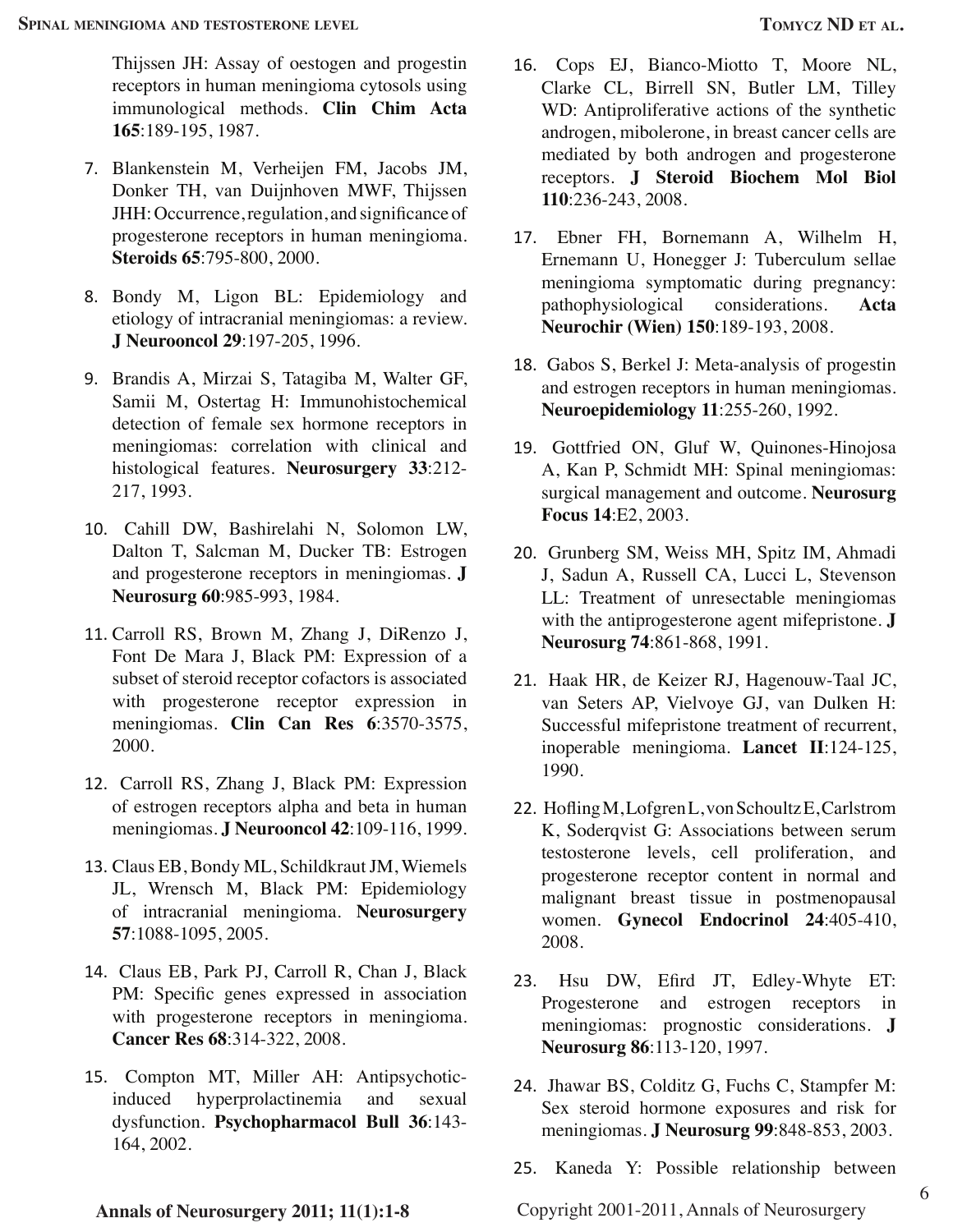testosterone and comorbid major depressive episode in male patients with schizophrenia treated with typical antipsychotic medications. **Clin Neuropharmacol 26**:291-293, 2003.

- 26. King AT, Sharr MM, Gullan RW, Bartlett JR: Spinal meningiomas: a 20-year review. **Br J Neurosurg 12**:521-526, 1998.
- 27. Lieu AS, Hwang SL, Howng SL: Intracranial meningioma and breast cancer. **J Clin Neurosci 10**:553-556, 2003.
- 28. Markopoulos C, Sampalis F, Givalos N, Gogas N: Association of breast cancer with meningioma. **Eur J Surg Oncol 24**:332-334, 1998.
- 29. Matsuda Y, Kawamoto K, Kiya K, Kurisi K, Sugiyama K, Uozumi T: Antitumor effects of antiprogesterones on human meningioma cells in vitro and in vivo. **J Neurosurg 80**:527-534, 1994.
- 30. Mitchell J, Popkin M: The pathophysiology of sexual dysfunction associated with antipsychotic drug therapy in males: a review. **Arch Sex Behav 12**:173-183, 2005.
- 31. Nagashima G, Aoyagi M, Wakimoto H, Tamaki M, Ohno K, Hirakawa K: Immunohistochemical detection of progesterone receptors and the correlation with Ki-67 labeling indices in paraffin-embedded sections of meningiomas. **Neurosurgery 37**:478-482, 1995.
- 32. Olson JJ, Beck DW, Schlechte JA, Loh PM: Effect of the antiprogesterone RU-486 on meningioma implanted into nude mice. **J Neurosurg 66**:584-587, 1987.
- 33. Poulin R, Baker D, Labrie F: Androgens inhibit basal and estrogen-induced cell proliferation in the ZR-75-1 human breast cancer cell line. **Breast Cancer Res Treat 12**:213-225, 1988.
- 34. Rao G, Giordano SH, Liu J, McCutcheon IE: The association of breast cancer and meningioma in men and women. **Neurosurgery 65**:483-489, 2009.
- 35. Reel JR, Humphrey RR, Shih YH, Windsor BL, Sakowski R, Creger PL, et al: Competitive

progesterone antagonists: receptor binding and biologic activity of testosterone and 19-nortestosterone derivatives. **Fertil Steril 31**:552-561, 1979.

- 36. Roser F, Nakumura M, Bellinzona M, Ritz R, Ostertag H, Tatagiba MS: Proliferation potential of spinal meningiomas. **Eur Spine J 15**:211- 215, 2006.
- 37. Roser F, Nakamura M, Bellinzona M, Rosahl SK, Ostertag H, Samii M: The prognostic value of progesterone receptor status in meningiomas. **J Clin Pathol 57**:1033-1037, 2004.
- 38. Saitoh Y, Oku Y, Izumoto S, Go J: Rapid growth of a meningioma during pregnancy: relationship with estrogen and progesterone receptors – case report. **Neurol Med Chir (Tokyo) 29**:440-443, 1989.
- 39. Scarpin KM, Graham D, Mote PA, Clarke CL: Progesterone action in human tissues: regulation by progesterone receptor (PR) isoform expression, nuclear positioning and coregulator expression. **Nucl Recept Signal 7**:1-13, 2009.
- 40. Schaller B: Spinal meningioma: relationship between histological subtypes and surgical outcome? **J Neurooncol 75**:157-161, 2005.
- 41. Schlehofer B, Blettner M, Becker N, Martinsohn C, Wahrendorf J: Medical risk factors and the development of brain tumors. **Cancer 69**:2541- 2547, 1992.
- 42. Schrell UM, Adams EF, Fahlbusch R, Greg R, Jirikowski G, Prior R, Ramalho-Ortigao FJ: Hormonal dependency of cerebral meningiomas. Part 1: Female sex steroid receptors and their significance as specific markers for adjuvant medical therapy. **J Neurosurg 73**:743-749, 1990.
- 43. Setzer M, Vatter H, Marquardt G, Seifert V, Vrionis FD: Management of spinal meningiomas: surgical results and a review of the literature. **Neurosurg Focus 23**:E14, 2007.
- 44. Shimizu J, Matsumoto M, Yamazaki E, Yasue M: Spontaneous regression of an asymptomatic meningioma associated with discontinuation of

Copyright 2001-2011, Annals of Neurosurgery